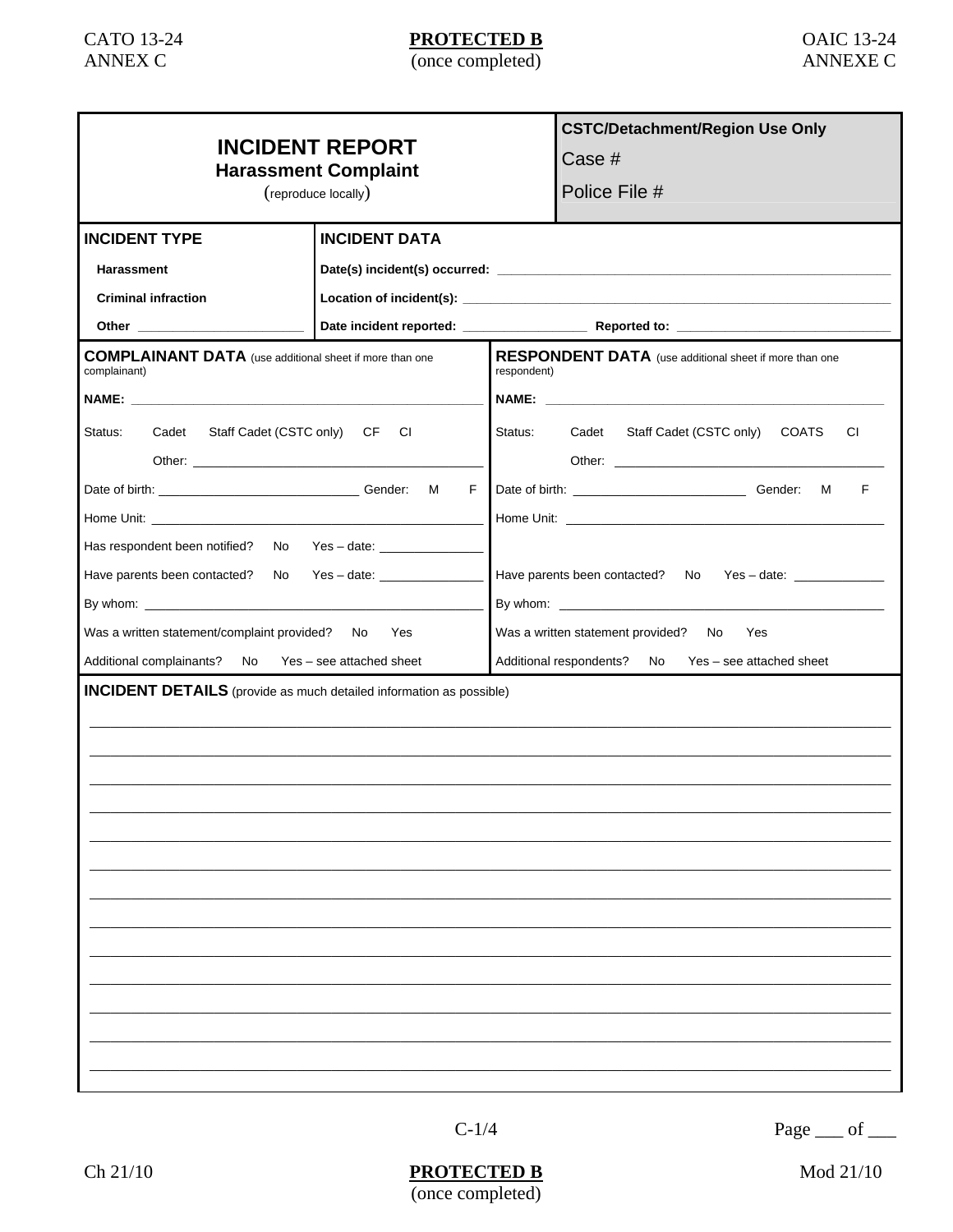| <b>INCIDENT DETAILS (continued)</b> |  |  |    |  |
|-------------------------------------|--|--|----|--|
|                                     |  |  |    |  |
|                                     |  |  |    |  |
|                                     |  |  |    |  |
|                                     |  |  |    |  |
|                                     |  |  |    |  |
|                                     |  |  |    |  |
|                                     |  |  |    |  |
|                                     |  |  |    |  |
|                                     |  |  |    |  |
|                                     |  |  |    |  |
|                                     |  |  |    |  |
|                                     |  |  |    |  |
|                                     |  |  |    |  |
|                                     |  |  |    |  |
|                                     |  |  |    |  |
|                                     |  |  |    |  |
|                                     |  |  |    |  |
|                                     |  |  |    |  |
|                                     |  |  |    |  |
|                                     |  |  |    |  |
|                                     |  |  |    |  |
|                                     |  |  |    |  |
|                                     |  |  |    |  |
|                                     |  |  |    |  |
|                                     |  |  | -  |  |
|                                     |  |  | -  |  |
|                                     |  |  |    |  |
|                                     |  |  | -  |  |
|                                     |  |  | -  |  |
|                                     |  |  |    |  |
|                                     |  |  |    |  |
|                                     |  |  |    |  |
|                                     |  |  | Ξ. |  |
|                                     |  |  |    |  |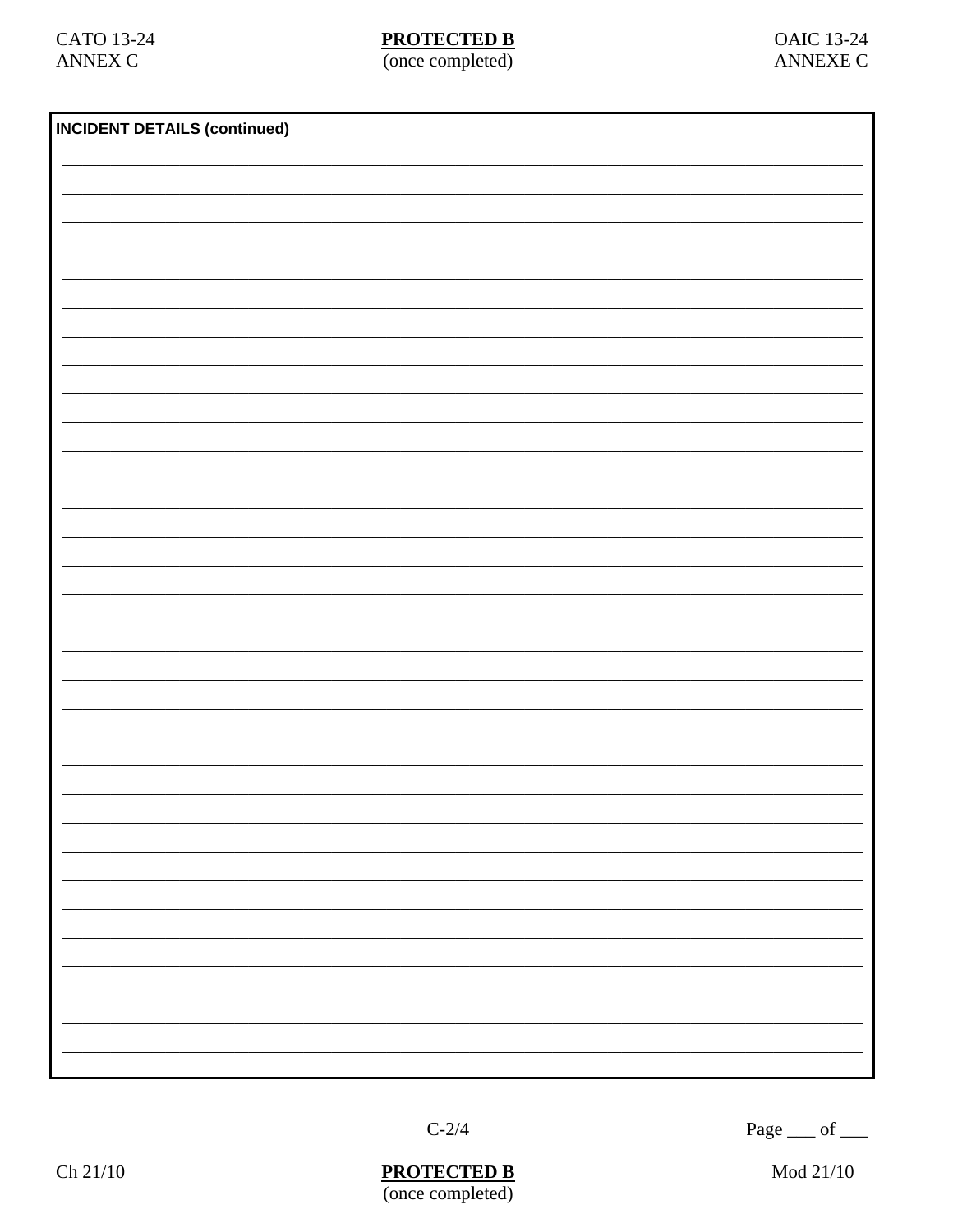| <b>COMPLAINANT DATA</b>                                                                                                                                                                                                        | <b>RESPONDENT DATA</b>                                                                                                                                                                                                         |  |  |  |  |
|--------------------------------------------------------------------------------------------------------------------------------------------------------------------------------------------------------------------------------|--------------------------------------------------------------------------------------------------------------------------------------------------------------------------------------------------------------------------------|--|--|--|--|
| NAME: We have a series of the series of the series of the series of the series of the series of the series of the series of the series of the series of the series of the series of the series of the series of the series of  |                                                                                                                                                                                                                                |  |  |  |  |
| Status:<br>Cadet Staff Cadet (CSTC only)<br>CF<br>CI                                                                                                                                                                           | Cadet Staff Cadet (CSTC only)<br>CF<br>CI.<br>Status:                                                                                                                                                                          |  |  |  |  |
|                                                                                                                                                                                                                                |                                                                                                                                                                                                                                |  |  |  |  |
| F<br>Date of birth: _______________________________Gender: M                                                                                                                                                                   | F<br>Date of birth: _______________________Gender: M                                                                                                                                                                           |  |  |  |  |
|                                                                                                                                                                                                                                |                                                                                                                                                                                                                                |  |  |  |  |
| Respondent contacted? No Yes - date: _________________                                                                                                                                                                         |                                                                                                                                                                                                                                |  |  |  |  |
| Parents contacted? No Yes - date:                                                                                                                                                                                              |                                                                                                                                                                                                                                |  |  |  |  |
| By whom: $\sqrt{2\pi}$                                                                                                                                                                                                         | By whom: $\sqrt{2\pi}$                                                                                                                                                                                                         |  |  |  |  |
| Was a written statement/complaint provided? No<br>Yes                                                                                                                                                                          | Was a written statement provided? No Yes                                                                                                                                                                                       |  |  |  |  |
| <b>COMPLAINANT DATA</b>                                                                                                                                                                                                        | <b>RESPONDENT DATA</b>                                                                                                                                                                                                         |  |  |  |  |
|                                                                                                                                                                                                                                |                                                                                                                                                                                                                                |  |  |  |  |
| Cadet Staff Cadet (CSTC only)<br>Status:<br>CF.<br>CI                                                                                                                                                                          | Status: Cadet Staff Cadet (CSTC only)<br>CF<br>CI.                                                                                                                                                                             |  |  |  |  |
|                                                                                                                                                                                                                                |                                                                                                                                                                                                                                |  |  |  |  |
| F<br>Date of birth: _______________________________Gender: M                                                                                                                                                                   | F<br>Date of birth: _____________________Gender:<br>M                                                                                                                                                                          |  |  |  |  |
| Home Unit: will be a series of the contract of the contract of the contract of the contract of the contract of the contract of the contract of the contract of the contract of the contract of the contract of the contract of |                                                                                                                                                                                                                                |  |  |  |  |
|                                                                                                                                                                                                                                |                                                                                                                                                                                                                                |  |  |  |  |
| Parents contacted? No Yes - date:                                                                                                                                                                                              | Parents contacted? No Yes - date:                                                                                                                                                                                              |  |  |  |  |
|                                                                                                                                                                                                                                |                                                                                                                                                                                                                                |  |  |  |  |
|                                                                                                                                                                                                                                |                                                                                                                                                                                                                                |  |  |  |  |
| Was a written statement/complaint provided? No<br>Yes                                                                                                                                                                          | Was a written statement provided?<br>No<br>Yes                                                                                                                                                                                 |  |  |  |  |
| <b>COMPLAINANT DATA</b>                                                                                                                                                                                                        | <b>RESPONDENT DATA</b>                                                                                                                                                                                                         |  |  |  |  |
|                                                                                                                                                                                                                                |                                                                                                                                                                                                                                |  |  |  |  |
| NAME: A CONTROLLER WAS ARRESTED FOR A STRUCK.                                                                                                                                                                                  | NAME: A CONTROLLER WAS ARRESTED FOR A STRUCK.                                                                                                                                                                                  |  |  |  |  |
| Status:<br>Cadet Staff Cadet (CSTC only)<br>CF.<br>CI                                                                                                                                                                          | Status:<br>Cadet Staff Cadet (CSTC only)<br>CF<br>CI                                                                                                                                                                           |  |  |  |  |
|                                                                                                                                                                                                                                |                                                                                                                                                                                                                                |  |  |  |  |
| F<br>Date of birth: _______________________________Gender: M                                                                                                                                                                   | F<br>Date of birth: _______________________Gender: M                                                                                                                                                                           |  |  |  |  |
|                                                                                                                                                                                                                                |                                                                                                                                                                                                                                |  |  |  |  |
| Respondent contacted? No Yes - date:                                                                                                                                                                                           |                                                                                                                                                                                                                                |  |  |  |  |
|                                                                                                                                                                                                                                | Parents contacted?                                                                                                                                                                                                             |  |  |  |  |
| By whom: $\sqrt{2\pi}$                                                                                                                                                                                                         |                                                                                                                                                                                                                                |  |  |  |  |
| Was a written statement/complaint provided?<br>No.<br>Yes                                                                                                                                                                      | Was a written statement provided?<br>No.<br>Yes                                                                                                                                                                                |  |  |  |  |
| <b>COMPLAINANT DATA</b>                                                                                                                                                                                                        | <b>RESPONDENT DATA</b>                                                                                                                                                                                                         |  |  |  |  |
| NAME: A CONTROLLER CONTROLLER CONTROLLER CONTROLLER CONTROLLER CONTROLLER CONTROLLER CONTROLLER CONTROLLER CONTROLLER CONTROLLER CONTROLLER CONTROLLER CONTROLLER CONTROLLER CONTROLLER CONTROLLER CONTROLLER CONTROLLER CONTR | NAME: WE ARRIVE THE CONTRACT OF THE CONTRACT OF THE CONTRACT OF THE CONTRACT OF THE CONTRACT OF THE CONTRACT OF THE CONTRACT OF THE CONTRACT OF THE CONTRACT OF THE CONTRACT OF THE CONTRACT OF THE CONTRACT OF THE CONTRACT O |  |  |  |  |
| Status:<br>Cadet Staff Cadet (CSTC only)<br>CF.<br>CI.                                                                                                                                                                         | CI.<br>Status:<br>Cadet Staff Cadet (CSTC only)<br>CF                                                                                                                                                                          |  |  |  |  |
| Other: when the contract of the contract of the contract of the contract of the contract of the contract of the contract of the contract of the contract of the contract of the contract of the contract of the contract of th |                                                                                                                                                                                                                                |  |  |  |  |
| F<br>Date of birth: __________________________Gender:<br>М                                                                                                                                                                     | F<br>Date of birth: ______________________Gender:<br>M                                                                                                                                                                         |  |  |  |  |
|                                                                                                                                                                                                                                |                                                                                                                                                                                                                                |  |  |  |  |
|                                                                                                                                                                                                                                |                                                                                                                                                                                                                                |  |  |  |  |
|                                                                                                                                                                                                                                |                                                                                                                                                                                                                                |  |  |  |  |
| By whom: $\qquad \qquad$                                                                                                                                                                                                       |                                                                                                                                                                                                                                |  |  |  |  |